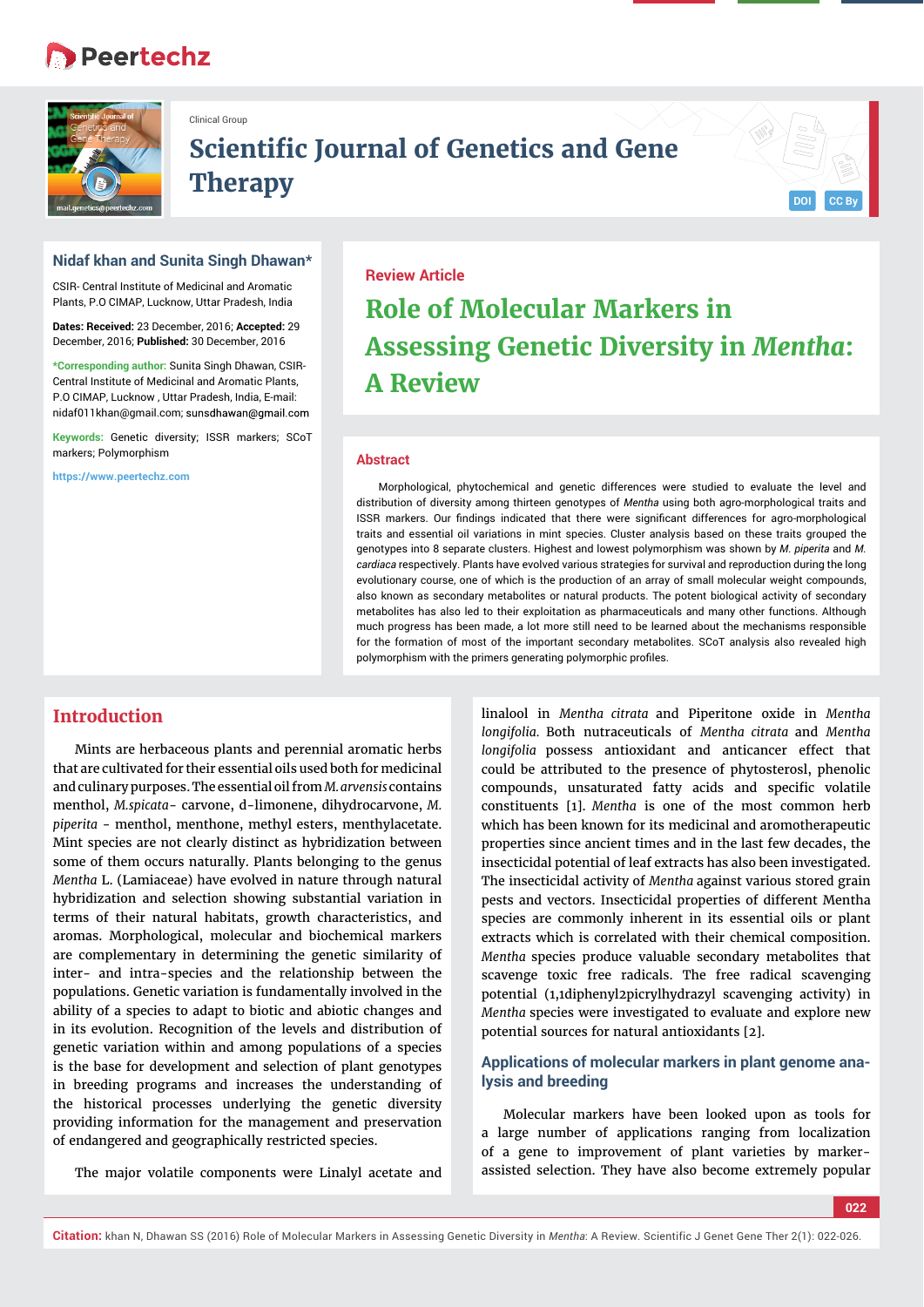markers for phylogenetic analysis adding new dimensions to the evolutionary theories. If we look at the history of the development of these markers, it is evident that they have been improved over the last two decades to provide easy, fast and automated assistance to scientists and breeders. Genome analysis based on molecular markers has generated a vast amount of information and a number of databases are being generated to preserve and popularize it.

### **Multi locus probes**

A major step forward in genetic identification is the discovery that about 30–90% of the genome of virtually all the species is constituted by regions of repetitive DNA, which are highly polymorphic in nature. These regions contain genetic loci comprising several hundred alleles, differing from each other with respect to length, sequence or both and they are interspersed in tandem arrays ubiquitously. The repetitive DNA regions play an important role in absorbing mutations in the genome. Of the mutations that occur in the genome, only inherited mutations play a vital role in evolution or polymorphism. Thus repetitive DNA and mutational forces functional in nature together form the basis of a number of marker systems that are useful for various applications in plant genome analysis. The markers belonging to this class are both hybridization-based and PCR-based.

#### **Microsatellites and minisatellites**

Both are multilocus probes creating complex banding patterns and are usually non-species specific occurring ubiquitously. They essentially belong to the repetitive DNA family. Fingerprints generated by these probes are also known as oligonucleotide fingerprints. The methodology has been derived from RFLP and specific fragments are visualized by hybridization with a labelled micro- or minisatellite probe. These loci contain tandem repeats that vary in the number of repeat units between genotypes and are referred to as variable number of tandem repeats (VNTRs) or hypervariable regions (HVRs). Microsatellites and minisatellites thus form an ideal marker system creating complex banding patterns by simultaneously detecting multiple DNA loci. Some of the prominent features of these markers are that they are dominant fingerprinting markers and codominant STMS (sequence tagged microsatellites) markers. Many alleles exist in a population, the level of heterozygosity is high and they follow Mendelian inheritance.

#### **Genetic diversity analysis**

Genetic diversity refers to the total number of genetic characteristics in the genetic makeup of a species. It is distinguished from genetic variability, which describes the tendency of genetic characteristics to vary. Genetic diversity serves as a way for populations to adapt to changing environments. With more variation, it is more likely that some individuals in a population will possess variations of alleles that are suited for the environment. Those individuals are more likely to survive to produce offspring bearing that allele. The population will continue for more generations because of the

success of these individuals. Morphological characterization does not require expensive technology but large tracts of land are often required for these experiments making it possibly more expensive than molecular assessment. These traits are often susceptible to phenotypic plasticity; conversely this allows assessment of diversity in the presence of environmental variation.

At CSIR-CIMAP, many elite accessions have been developed during the last decade which constitutes the major gene pool to serve as the usable source of genetic variability in the national genebank for these commercially important taxa of *Mentha*. These accessions of the germplasm include introductions, clonal selections, mutant selections and selected half-sibs from the progenies of superior genotypes. The success of a breeding program depended on the genetic variability available into the germplasm of the crop. The assessment of genetic diversity at DNA level for these accessions has been considered as the desirable step in the process of developing taggable markers to aid genetic improvement in the variety development programme in addition to estimating strength of the gene pool [3].

Molecular analysis comprise a large variety of DNA molecular markers which can be employed for analysis of variation. Different markers have different genetic qualities. Molecular markers work by highlighting differences (polymorphisms) within a nucleic sequence between different individuals. These differences include insertions deletions translocations duplications and point mutations. They do not however encompass the activity of specific genes. Molecular marker are widely used to detect and characterize somaclonal variations at the genetic level. Molecular marker are suitable for generating DNA profile have proved to be an effective tool in assessing the genetic stability of regenerated plants. These markers are not influenced by environmental factors and generate reliable and reproducible results.

# **Genotyping of cultivars**

The repetitive and arbitrary DNA markers are markers of choice in genotyping of cultivars. Microsatellites and mini satellites have been employed in DNA fingerprinting for the detection of genetic variation, cultivar identification and genotyping. This information is useful for quantification of genetic diversity, characterization of accessions in plant germplasm collections and taxonomic studies. Microsatellites have been useful for generation of STMS markers, revealing polymorphisms within closely related cultivars. The first application of microsatellites in plants has been in cultivar identification, wherein microsatellites have been used to genotype unequivocally diverse materials like rice, wheat, grapevine (*Vitis unifera*) [4], soybean [5] etc. This is important especially for protection of proprietary germplasm. Microsatellite markers have also been advantageous in pedigree analysis as they represent single locus. The multi allelism of these markers facilitates comparative allelic variability detection reliably across a wide range of germplasm and allows individuals to be ubiquitously genotyped, so that gene flow and paternity can be established.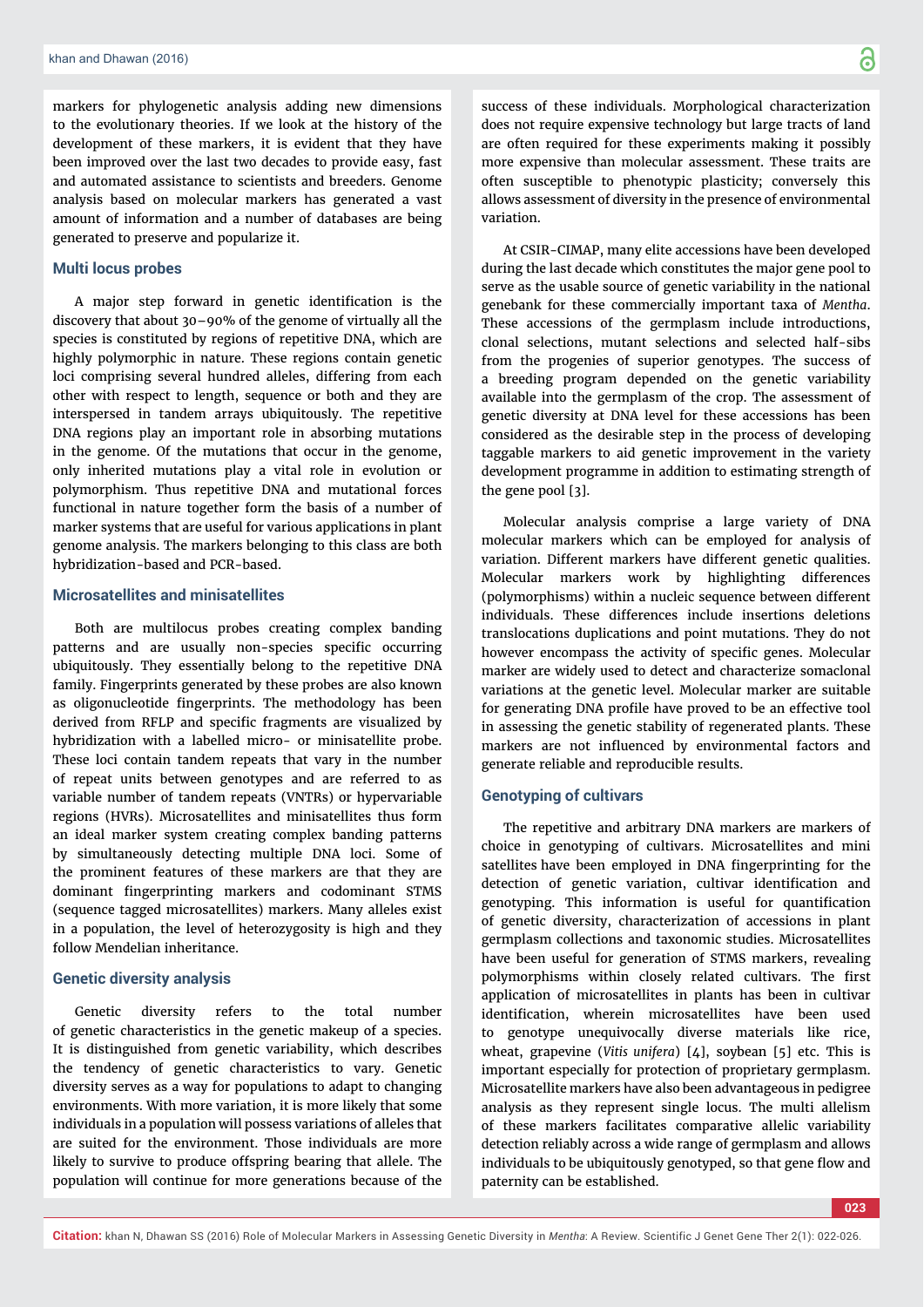# **Mapping and tagging of genes**

Plant improvement, either by natural selection or through the efforts of breeders, has always relied upon creating, evaluating and selecting the right combination of alleles. The manipulation of a large number of genes is often required for improvement of even the simplest of characteristics [6]. With the use of molecular markers it is now important to trace valuable alleles in a segregating population and mapping them.

Inter simple sequence repeat (ISSR) technique is a PCR based method, which involves amplification of DNA segment present at an amplifiable distance in between two identical microsatellite repeat regions oriented in opposite direction. The technique uses microsatellites, usually 16–25 bp long, as primers in a single primer PCR reaction targeting multiple genomic loci to amplify mainly the inter- SSR sequences of different sizes.

A novel marker system called start codon targeted (SCoT) polymorphism that is based on the short conserved region in plant genes surrounding the ATG translation start (or initiation) codon that has been well characterized in previous studies. SCoT technique is a type of targeted molecular marker technique with the ATG context as one part of a functional gene, markers generated from SCoT marker technique may be mostly correlated to functional genes and their corresponding traits [7]. SCoT markers are highly reproducible as longer primers are used. ATG translation codon is more advantageous than the intersimple (ISSR), mini satellte (VNTR) or SSR regions due to conservation of ATG translation start site and flanking sequences in plant genes.

This method uses single 18-mer primers in single primer polymerase chain reaction (PCR) and an annealing temperature of 50°C. PCR amplicons are resolved using standard agarose gel electrophoresis. This method was validated in rice using a genetically diverse set of genotypes and a backcross population. Start codon targeted (SCoT) markers were generally reproducible but exceptions indicated that primer length and annealing temperature are not the sole factors determining reproducibility. SCoT marker PCR amplification profiles indicates dominant marker like RAPD markers. Genetargeted markers are preferable for numerous applications in plant molecular genetics especially QTL mapping since recombination levels between marker and gene/QTL are generally lower compared with 'indirect random markers' such as RAPDs, ISSRs, or SSRs.

These markers once mapped enable dissection of the complex traits into component genetic units more precisely, thus providing breeders with new tools to manage these complex units more efficiently in a breeding programme [8]. Genetic maps have been constructed for several other crops like potato, barley, banana and members of Brassicaceae family [9]. Once the framework maps are generated, a large number of markers derived from various techniques are used to saturate the maps as much as possible. Microsatellite markers, especially STMS markers, have been found to be extremely useful in this regard. About 30 microsatellites have already been assigned to five

linkage groups in Arabidopsis, while their integration into the genetic linkage maps is still in progress in rice, soybean, maize, etc. The most recent microsatellite map has been generated for potato [10]. Similar to microsatellites, looking at the pattern of variation, generated by retrotransposons, it is now proposed that apart from genetic variability, these markers are ideal for integrating genetic maps [11].

Once mapped, these markers are efficiently employed in tagging several individual traits that are extremely important for a breeding programme like yield, disease resistance, stress tolerance, seed quality, etc. A large number of monogenic and polygenic loci for various traits have been identified in a number of plants, which are currently being exploited by breeders and molecular biologists together, so as to make the dream of marker-assisted selection come true. Tagging of useful genes like the ones responsible for conferring resistance to plant pathogen, synthesis of plant hormones, drought tolerance and a variety of other important developmental pathway genes, is a major target. Such tagged genes can also be used for detecting the presence of useful genes in the new genotypes generated in a hybrid programme or by other methods like transformation, etc.

SCoT markers have proved their importance as markers for gene tagging and are very useful in locating and manipulating quantitative trait loci (QTL) in a number of crops. SCoT markers as they reveal the genetic diversity at the level of genes thus have the possibility of finding new alleles among a given germplasm collection. Allele-specific associated primers have also exhibited their utility in genotyping of allelic variants of loci that result from both size differences and point mutations. Some of the genuine examples of this are the waxy gene locus in maize [12] the Glu D1 complex locus associated with bread making quality in wheat [13], the *Lr1* leaf rust resistance locus in wheat [14], the Gro1 and H1 alleles conferring resistance to the root cyst nematode *Globodera rostochiensis* in potato [15], and allele-specific amplification of polymorphic sites for detection of powdery mildew resistance loci in cereals [16]. A number of other traits have been tagged using ASAPs in tomato, lettuce, etc.. Besides ASAPs, AFLP and SSR markers have been identified to be associated with quantitative resistance to *Globodera pallida* (stone) in tetraploid potato, which can be very well employed in marker-assisted selection [17].

STMS markers have displayed a potential use as diagnostic markers for important traits in plant breeding programmes, e.g. (AT) 15 repeat has been located within a soybean heat shock protein gene which is about 0.5 cM from (Rsv) a gene conferring resistance to soybean mosaic virus (Yu et al 1994). Several resistance genes including peanut mottle virus (Rpv), phytopthera (Rps3) and Javanese rootknot nematode are clustered in this region of the soybean genome. Recently, ISSRs, which too belong to the arbitrary marker category, but are found to be devoid of many of the drawbacks shared by RAPD class of markers, have been employed as a reliable tool for gene tagging. An ISSR marker (AG) 8YC has been found to be linked closely (3.7  $\pm$  1.1 cM) to the rice nuclear restorer gene, RF1 for fertility. RF1 is essential for hybrid rice production and

**024**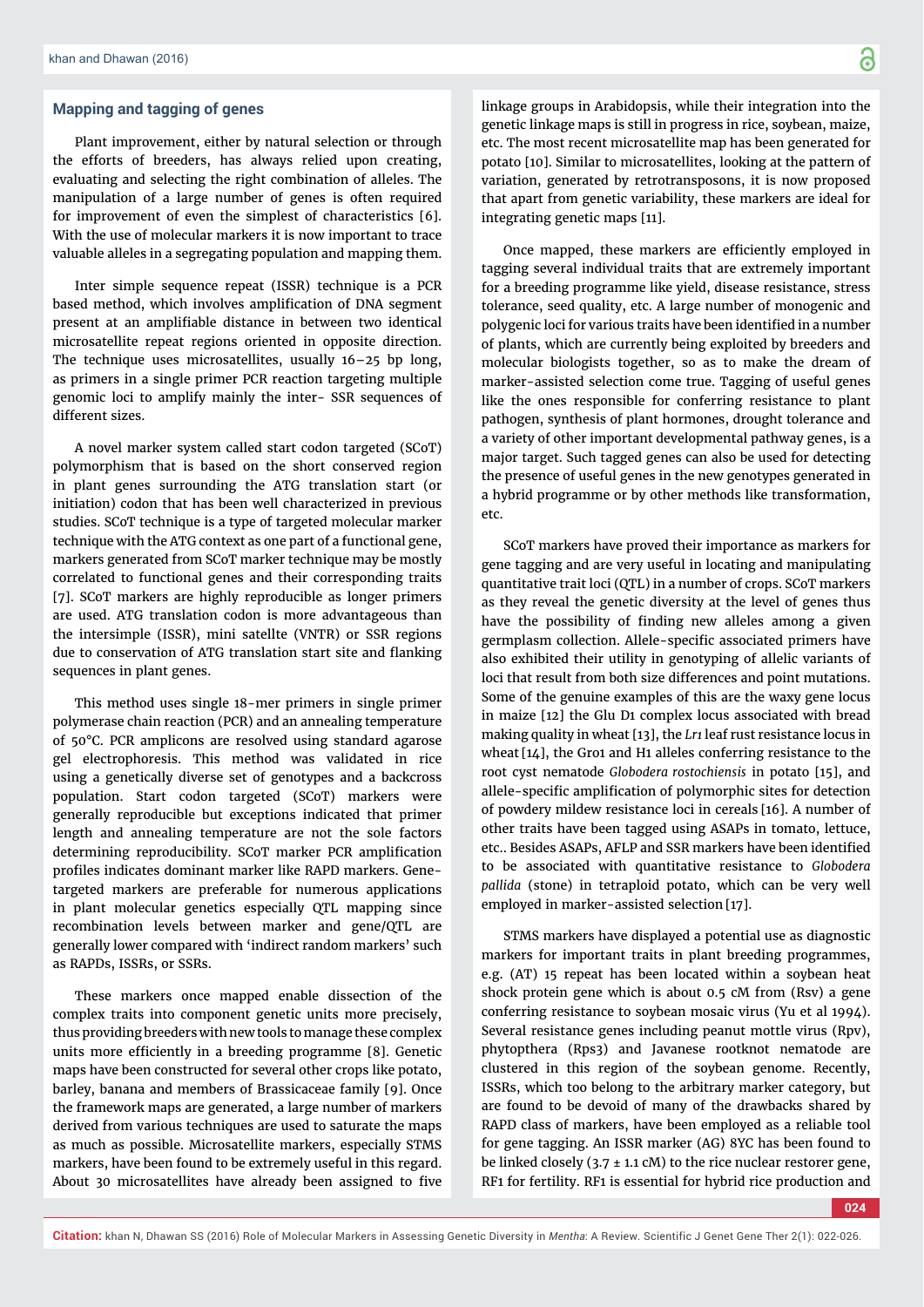this marker would be useful not only for breeding both restorer and maintainer lines, but also for the purity management of hybrid rice seeds [18]. Similarly ISSR marker (AC). YT has been found to be linked to the gene for resistance to fusarium wilt race 4 in repulsion at a distance of 5.2 cM in chickpea.

#### **Molecular profiling in Mentha**

The assessment of genetic diversity at DNA level for these accessions has been considered as the desirable step in the process of developing taggable markers to aid genetic improvement in the variety development programme in addition to estimating strength of the gene pool [3]. Assessment of molecular variation among different romanian and foreign barley cultivars was done to determine the level of genetic similarity among them [19]. ISSR markers are highly polymorphic and are useful in studies on genetic diversity, phylogeny, gene tagging, genome mapping and evolutionary biology. The technique uses microsatellites, usually 16–25 bp long, as primers in a single primer PCR reaction targeting multiple genomic loci to amplify mainly the inter- SSR sequences of different sizes. ISSRs segregate mostly as dominant markers following simple mendelian inheritance. However, they have also been shown to segregate as codominant markers in some cases thus enabling distinction between homozygotes and heterozygotes.

Due to the basis of SCoT primer design, SCoT markers is distributed within gene regions that contain genes on both plus and minus DNA strands. It is also possible that pseudogenes and transposable elements may be used as primer binding sites by SCoT polymorphism technique. An important factor is the distance in base pairs between primer binding sites of the template. Therefore, a relatively long extension time of the thermal cycle is important. For QTL mapping, SCoT markers could be integrated into existing framework maps to increase the marker density or to target specific chromosomal regions. In another analogy with RAPD, we propose that important SCoT markers, such as those identified to be tightly linked to a gene or QTL of interest, could be converted into sequence characterized amplified regions markers or sequence tagged site markers in order to make the marker single locus and improve robustness. The use of ISSR fingerprints could be a powerful tool to assess the genetic diversity in *Mentha* [20]. Morphological, phytochemical and genetic differences were studied to evaluate the level and distribution of diversity among thirteen genotypes of *Mentha* using both agro-morphological traits and ISSR markers [20].

In recent years, there has been a significant increase in the application of molecular genetics methods for assessing the conservation and use of plant genetic resources. Molecular techniques have been applied in the analysis of specific genes, as well as to increase understanding of gene action, generate genetic maps and assist in the development of gene transfer technologies. Additionally, they are not confounded by environmental, pleiotropic and epistatic effects. Genetic diversity across the natural populations of three montane plant species in the Western Ghats (India), *Symplocos laurina*, *Gaultheria fragrantissima* and *Euryanitida* using inter simple

sequence repeat (ISSR) markers have been analysed [21]. Genetic diversity in *Mentha cervina* was analysed based on morphological traits, essential oils profile and ISSRs markers [20]. Characterization of twenty wheat varieties have been analysed by ISSR Markers [22]. Assessment of genetic diversity in *Mentha* using RAPD markers has been done previously [23] but assessment using ISSR markers in *Mentha* have not been reported yet.

Genetic improvement of *Mentha* should be based on morphological as well as molecular differences. Accessions appearing to be in the same group morphologically, many times show different molecular groupings. The molecular diversity database can prove to be directly useful as attempted in the present study, for *Mentha* breeders to develop and analyse novel intra as well as inter-specific hybrids as the morphological data alone may be limiting and misleading. In future, analysis with more markers is required to find out more specific and unique sequences in *Mentha* species. This comparative analysis and correlation among different genotypes of *Mentha* species would be helpful as the probes developed would be utilized for genetic improvement of *Mentha* to increase the yield of secondary metabolites by development of new and improved genotypes.

### **Concluding Remarks**

There was a considerable genetic variation among the studied genotypes based on the agro-morphological traits and generated ISSR and SCoT profiling. To quantify genetic diversity among the genotypes based on agro-morphological traits, cluster analysis was performed using Euclidean distance matrix by UPGMA method and the genotypes were clearly grouped into 8 main clusters. As it was expected, the inter cluster distances in all cases were more than the intra cluster distance indicating higher genetic variability between the genotypes of different clusters. Genetic variation at the DNA level was also considerable and a high level of polymorphism (100%) was detected with ISSR markers set used. Primers were synthesized taking into consideration monoterpene biosynthetic pathway genes.

Larger inter than intra cluster distances implies the presence of higher genetic variability between the genotypes of different groups. The generated dendrogram based on ISSR profiles divided the genotypes into 7 groups. Species specific bands could also be recognized from some ISSR primers in this study indicating the high potential use of this marker for discrimination of genotypes. SCoT analysis also revealed high polymorphism with the primers generating polymorphic profiles. Species-specific and genotype specific markers can be useful for introgression studies where plant breeders want to transfer some desirable traits from one species into another. Genetically distinct cultivars can be identified that could be potentially important sources of germplasm. ISSR and SCoT markers can then be used for linkage mapping of Quantitative Trait Loci and for indirect selection (Marker assisted selection) for genetic improvement in *Mentha.* Localization of these markers on the chromosomes would be useful for keeping track of important traits that need to be transferred.

**Citation:** khan N, Dhawan SS (2016) Role of Molecular Markers in Assessing Genetic Diversity in *Mentha*: A Review. Scientific J Genet Gene Ther 2(1): 022-026.

**025**